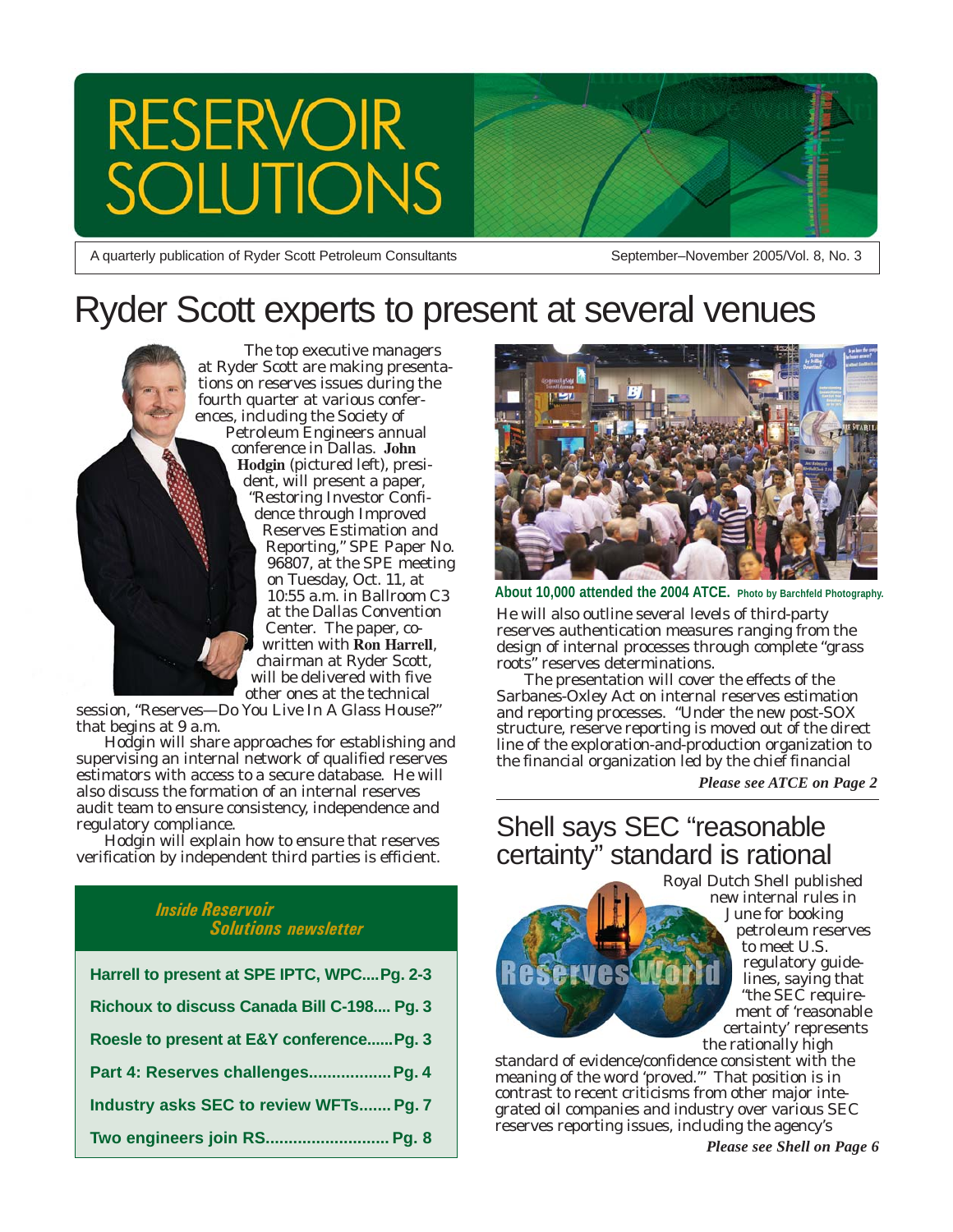#### *ATCE—Cont. from Page 1*

officer," said Hodgin. Immediately following Hodgin's presentation will be one by **Dean Rietz** (pictured left), managing senior vice president at Ryder Scott, on "Reservoir Simulation and Reserves Classifications— Guidelines for Reviewing Model History Matches To Help Bridge the Gap Between Evaluators and Simula-

tion Specialists," SPE Paper No. 96410. **Adnan Usmani**, petroleum engineer at Ryder Scott, is a coauthor.

Rietz will discuss systematic reviews of models and how history matches should be evaluated in connection with reserves, assuming that the geological model is defendable. In presenting the history matching process, Rietz will discuss

#### **Publisher's Statement**

*Reservoir Solutions* newsletter is published quarterly by Ryder Scott Company LP. Established in 1937, the reservoir evaluation consulting firm performs hundreds of studies a year. Ryder Scott multidisciplinary studies incorporate geophysics, petrophysics, geology, petroleum engineering, reservoir simulation and economics. With 100 employees, including 63 engineers and geoscientists, Ryder Scott has the capability to complete the largest, most complex reservoirevaluation projects in a timely manner.

## Board of Directors

Don P. Roesle CEO and COO John E. Hodgin President Fred P. Richoux Executive V.P. Ronald Harrell Chairman

Larry T. Nelms Managing Senior V.P. Dean C. Rietz Managing Senior V.P. Guale Ramirez Managing Senior V.P.

#### *Reservoir Solutions*

Editor: Mike Wysatta Business Development Manager

Ryder Scott Company LP

1100 Louisiana, Suite 3800 Houston, Texas 77002-5218 Phone: 713-651-9191; Fax: 713-651-0849 Denver, Colorado; Phone: 303-623-9147 Calgary, AB, Canada; Phone: 403-262-2799 E-mail: info@ryderscott.com

oil-rate-vs.-liquid-rate history matches and trial-and-error iterations. He will cite nine steps to organize a history-match review.

"The results of a model should not be used to replace good, reliable data or reasonable engineering judgement," said Rietz. "Comparisons with traditional analytical techniques, such as decline-curve analysis, provide the model with a much-needed 'reality check.'"

Also, both Hodgin and Rietz are conducting two-day short courses at the ATCE on the Oct. 8-9 weekend. Hodgin and **Bob Wagner**, senior vice president at Ryder Scott, will present a petroleum reserves course focusing on the latest developments and interpretations under definitions of the U.S. Securities and Exchange Commission and the SPE/World Petroleum Congress. They also will focus on typical errors in reserves estimates and how to avoid them. They also will discuss reservoir simulation and probabilistic methods.

Rietz and a co-instructor will present "Reservoir Simulation for Practical Decision Making." They will focus on data acquisition, fluid properties, rock-fluid interaction, grid construction, history matching and prediction cases. The course will help attendees better understand how to plan and conduct a

reservoir study and how to review a study conducted by someone else. For information on these courses, go to http://www.spe.org/atce/2005.

On the ATCE exhibit floor, Ryder Scott is offering *Reservoir Solutions* freeware CDs, program demos and publications at booth space 1141.

#### Train now, certify later

Harrell will present a paper, "Restoring Investor Confidence in Petroleum Reserves Worldwide - A Joint Effort by Industry Professionals," SPE Paper No. 10179, at the SPE International Petroleum Technology Conference in Doha, Qatar, Tuesday, Nov. 22 at 4:30 p.m. in the Salwa Ballroom II at the Sheraton Doha Conference Centre. Harrell and **Bala Dharan**, professor of accounting at Rice University, wrote the paper.

Four other presentations on reserves will be made at the special session, "Reserves: Getting it Right," which begins at 2:30 p.m. Harrell's focus will be on the training and certification of petroleum reserves evaluators. (See "The time has come to certify reserves evaluators," *Reservoir Solutions* newsletter, March 2004, Page 1.)

Harrell said that the American Association of Petroleum Geologists

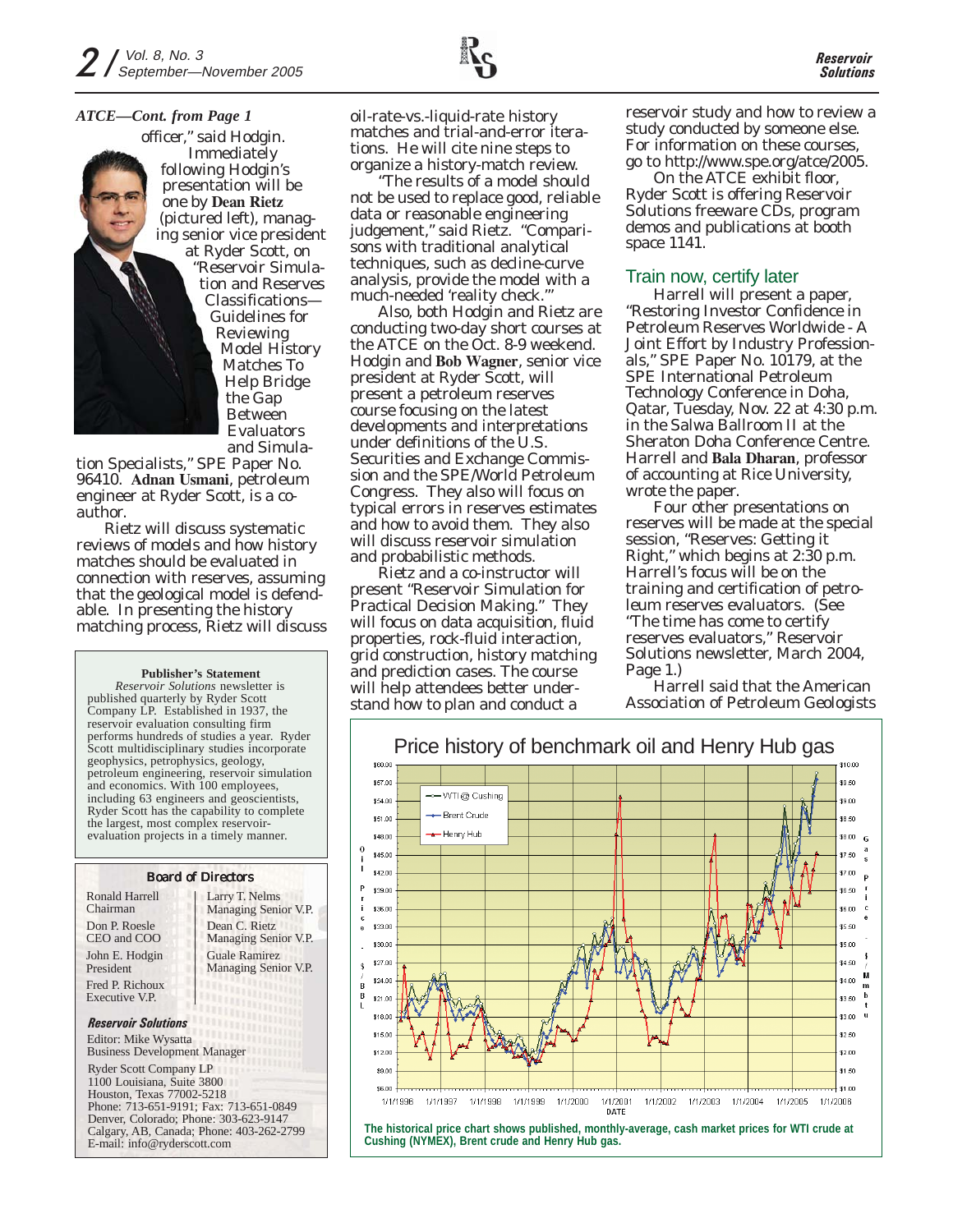and the Society of Petroleum Evaluation Engineers, the two organizations considering funding the training and certification program, are receiving more positive responses on training than on formal, sanctioned certification.

> "The certification initiative remains exploratory at this time," said Harrell (pictured left). "Neither the SPEE nor the AAPG has committed to formally adopting full sponsorship though both are committed to the concepts. The training elements may need to be developed, deployed and evaluated by industry before the concepts of examination and certification become accepted."

SPEE was scheduled to decide whether to formally support the initiative during the fourth quarter. At press time, AAPG had not decided the issue but planned to make an announcement in August.

#### WPC roundtable

Harrell will be one of six panelists at the 18<sup>th</sup> WPC roundtable on reserves and resources on Thursday, Sept. 29, from 1:45 to 3:45 p.m., at the Sandton Convention Centre in Johannesburg, South Africa. The roundtable will focus on the needs for accurate information in oil and gas resources management and on comparable information in financial reporting. For more information, go to www.18wpc.com.

#### Canadian-style SOX

At an upcoming conference, **Fred Richoux** (pictured right), executive vice president and director of Canadian operations at Ryder Scott, will analyze policies and procedures in the preparation of reserves estimates and reporting under the relatively new Canada Bill C-198 and the U.S. Sarbanes-Oxley Act. He will present "Lessons Learned from Sarbanes-Oxley" on Thursday, Oct. 6 at 11:15 a.m. at the Insight Information conference, "Effective Financial Reporting and Reserves Disclosures for the Oil and Gas Industry," at the Metropolitan Centre in Calgary.

Richoux will focus on steps to assure management and

investors that reserves estimates are reliable. He will cite applicable lessons learned from Sarbanes-Oxley outside the United States, provide updates on the implementation of Bill C-198 in the oil and gas industry and outline SOX's effect on companies that are dual filers.

**David C. Elliott**, senior petroleum evaluation

geologist at the Alberta Securities Commission, is a co-chairman.

Bill C-198 is intended to ensure that Canadian companies comply with the various requirements of regulatory authorities for the disclosure and preparation of financial and non-financial information. C-198 provides regulatory authorities with the following enforcement tools:

New rule-making power to require CEOs and CFOs to certify the adequacy of internal controls

New rule-making power over the composition and responsibilities of audit committees

Civil liability for continuous disclosure

 $\blacksquare$  New prohibitions against securities fraud, market manipulation and making a misleading or untrue statement

 New regulatory sanctions and criminal penalties For more information on the conference, go to www.insightinfo.com.

#### E&Y conference for O&G execs

**Don Roesle** (pictured right), CEO at Ryder Scott, will present the latest issues in petroleum reserves disclosures at the annual Ernst & Young Thought Leadership Conference for energy executives, Explorations 2005, Tuesday, Oct. 11, in Houston. He will discuss management measures taken by oil and gas companies to assure unbiased reserves reporting.

This includes the establishment of internal controls, proper training of technical staff, organization of data and backup documentation and ad-

dressing problem areas. He will also discuss reserves categories, including proved, and the inherent uncertainty in estimates that are factored into performance metrics used by investment analysts.

The full-day event will begin at 8 a.m. at the Westin Galleria Hotel, 5060 West Alabama St. in Houston. For more information, go to www.ey.com.

#### Roesle to conduct IQPC workshop

Roesle also will conduct an IQPC master class on "Sarbanes-Oxley: Reserves Reporting & Compliance" on Wednesday, Sept. 14, from 1:30 to 5:30 p.m., at the Thistle Marble Arch hotel in London. He will investigate the roles of the independent reserves auditor and management and their commitment to transparent and competent estimation and reporting of proved reserves. This is a post-conference workshop. Ryder Scott is a featured exhibitor at the event on Sept. 12 and 13, also at Thistle Marble Arch.

This will not be the only Ryder Scott-led workshop during September. Hodgin will present a four-hour workshop on reserve definitions and reporting requirements on Tuesday, Sept. 20 in Dallas.

Please see details on Page 8.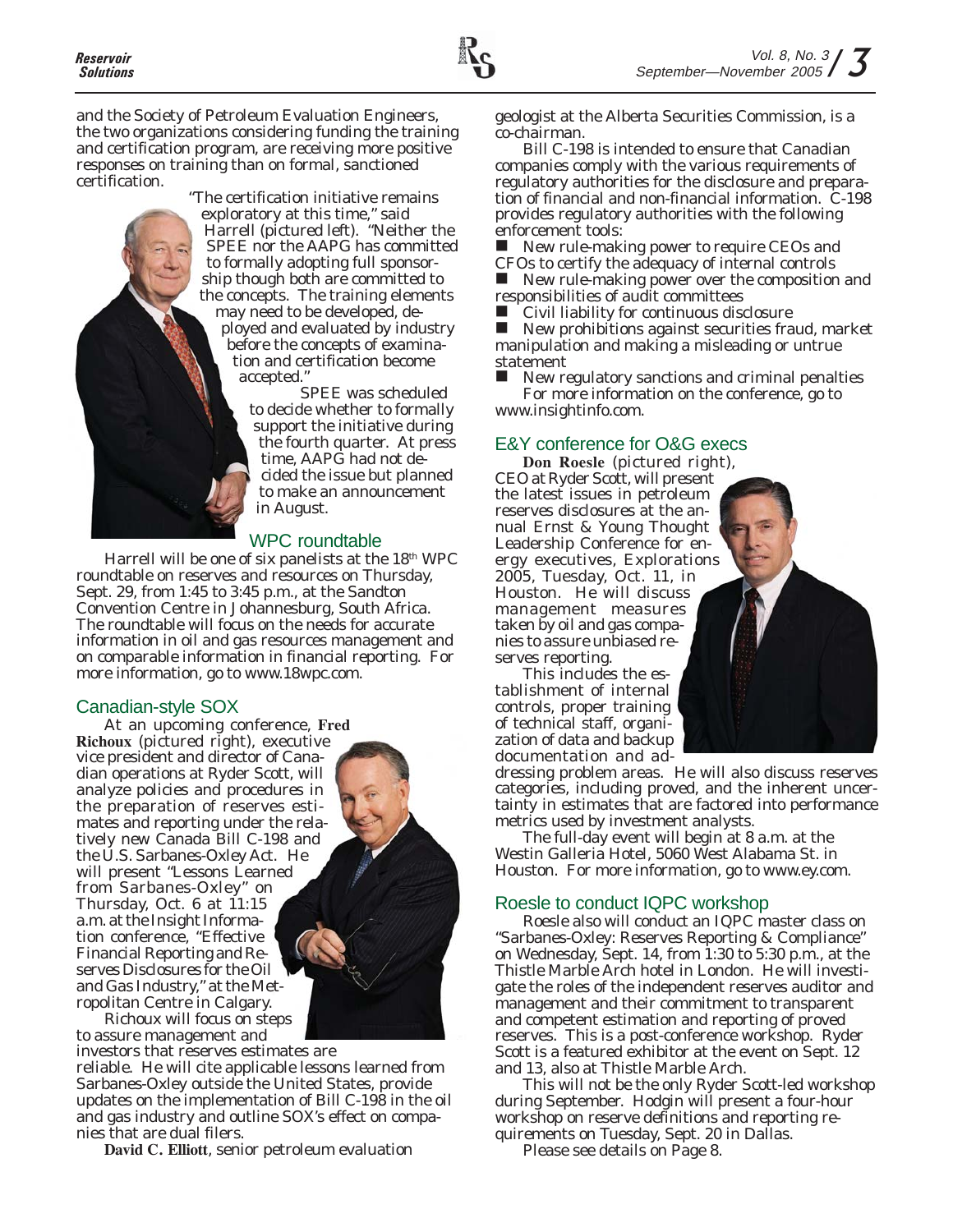# Technical challenges in estimating reserves Part 4: Production decline curves, operating costs

*Editor's Note: This is a revised excerpt from "Oil and Gas Reserves Estimates: Recurring Mistakes and Errors," (SPE Paper No. 91069). To order a copy of the full paper, go to www.spe.org and access the elibrary.*

Ryder Scott personnel see a wide variety of internally produced petroleum reserves estimates and most of them are well prepared. However, the firm has noticed common technical errors in reserves estimates.

This multipart article offers guidelines to help reduce the chance of errors in geoscientific and engineering analysis. This fourth newsletter article focuses on decline-curve analysis and operating costs.

#### Production decline curves

Performance decline analysis is the most common technique to estimate reserves in mature fields where ample performance data is available for both primary and secondary products. Besides the obvious subjectivity in determining a decline trend, common errors are associated with composite field decline curves and neglecting to apply a minimum hyperbolic decline rate.

**Composite field production decline curves**—Quite often, an engineer only has production histories for a multiwell lease, production unit, single reservoir or entire field. Individual well-production histories may not be available or can be compiled only through the use of allocations relying upon less-than-perfect well tests. When an aggregate well-production history is displayed as a graph of monthly oil or gas production, the historical trend may show a continual decline over time.

Indeed, this trend may be well defined as an exponential or hyperbolic decline that can be projected into the future with a reasonably high degree of reliability based upon the mathematical "best fit" of the historical data. This is illustrated as Figure 12.







This projection clearly presents an appealing case for using the entire production history to obtain an estimate of proved reserves.

Such a decline projection may be acceptable, however, only under the following conditions:

 Well count is relatively stable.  $\blacksquare$  Production conditions and methods are largely unchanged over the producing life.

**Nellbore interven**tion and other remedial

work can be classified solely as maintenance.

If these rather stringent conditions are not met, reliance upon this projection to estimate proved reserves may be inappropriate.

Figure 13 has the same production decline curve as Figure 12 but contains additional plotted data reflecting the number of producing wells over the productive life of the field. Often overlooked, this added information has a significant effect on the previous interpretation of remaining proved reserves.

Clearly, the forecast in Figure 12 is not achievable without the continual drilling of additional wells achieving similar, positive results, a highly unlikely condition in most cases. Frequently, estimators use this erroneous approach to estimate proved producing reserves.

In some cases, evaluators compound their mistakes by adding yet even more proved undeveloped reserves assigned to discrete drilling locations.



**Figure 13. Field forecast based on apparent trend with well**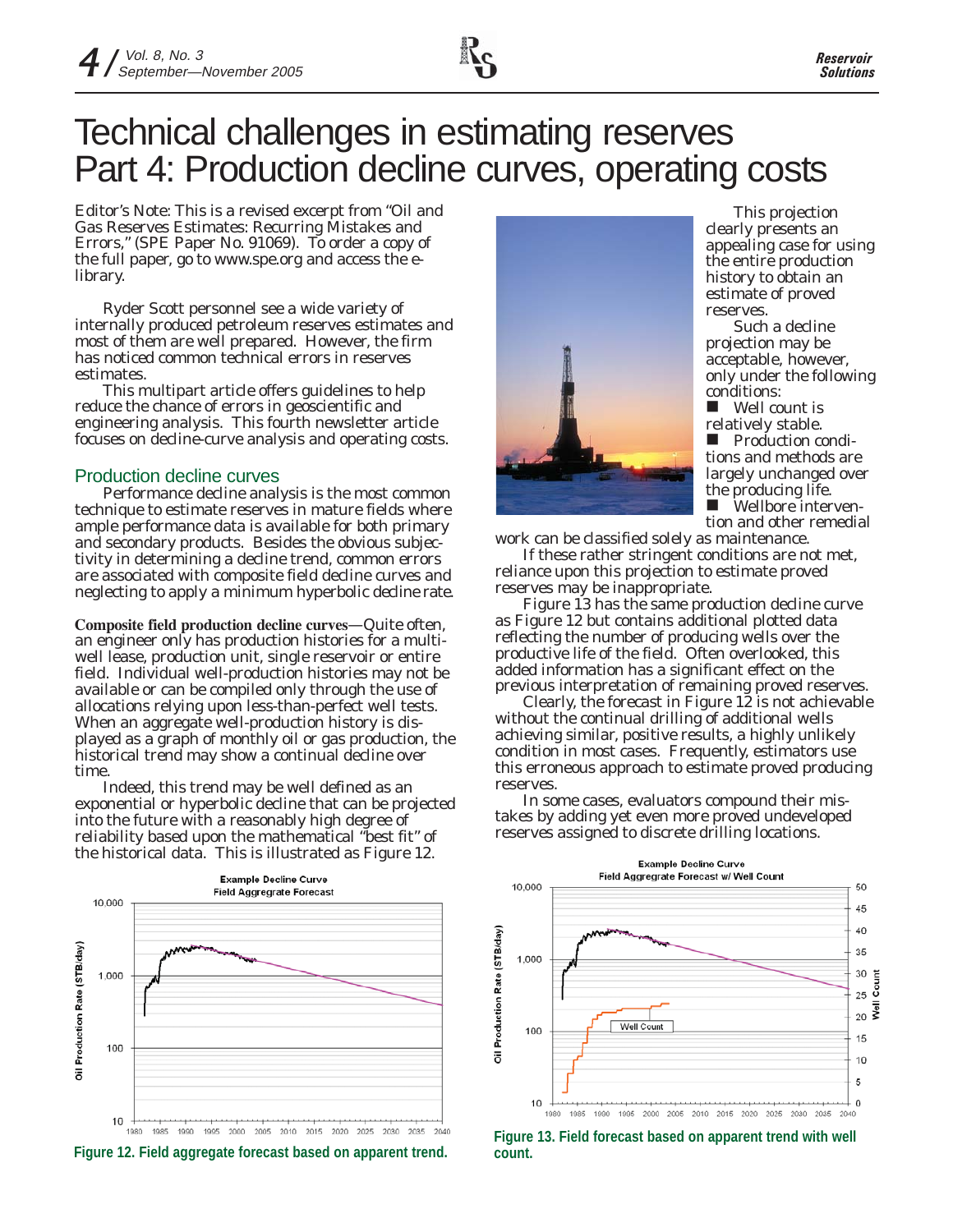In preparing a forecast such as that in Figure 14, which restates the data in figures 12 and 13 based on average monthly production per well, an evaluator should be cautious when using "average well" projections.



#### **Figure 14. Alternate forecast based on constant well count and average well performance.**

The average well production, which is determined by dividing the field production by the well count, may have been sustained by the continuing impact of production from new wells and well-maintenance work.

Figure 15 presents a final forecast without the effects of drilling and single-event workovers on the field trend. The final projection may yet overstate remaining reserves unless the evaluator can be assured of future opportunities for re-completions, stimulation treatments or other types of production enhancements.



#### **Figure 15. Alternate forecast after removing effects of drilling and single-event well-maintenance work.**

The preferred approach is to rely upon the performance of individual wells whenever possible. Any other approach may lead to an optimistic estimate of future performance and proved reserves.

Failure to specify minimum decline rates in hyperbolic projections. Virtually all commercial software programs used to forecast future production rates and cash flows provide an option to use a hyperbolic projection with a specified N-factor and final decline rate. This N-factor can also be calculated by using the curve-fitting function of the economic software program.

Allowing the software to default to an unspecified, final decline rate, which is often unreasonable and unsupportable, may have little effect on present value. However, the "added" reserves frequently cause gross overestimations. A review of depleted or nearly depleted area analogs will often guide the selection of an appropriate final decline rate.

#### **Other errors with decline-curve analysis**

 Ultimate recovery not related to volumetric estimates. Apparent decline trends combined with relatively flat flowing-tubing pressures can lead to optimistic reserves estimates, particularly in gas reservoirs with partial to strong water drives.

 Assuming exponential decline in reservoirs that tend to exhibit hyperbolic decline trends (source of underestimating reserves). These include (i) tight gas reservoirs (enhanced if multiple layers), (ii) naturally fractured reservoirs, and (iii) waterflood reservoirs. Conversely, assuming a hyperbolic decline may lead to overstating reserves in cases where an exponential decline would also fit performance.

#### **Guidelines to reduce mistakes in decline-curve analysis**

 Always attempt to estimate performance decline at a well or completion level for best results.

 $\blacksquare$  Include trends in secondary products (condensate yields, gas-oil ratios, water cuts) in analysis.

 When projecting group- or field-level rates, make sure to review the components of the field curve and properly account for well work and associated costs that are required to maintain the decline trend. If well work cannot be sustained, the field curve needs to be adjusted to fit the true decline of existing wells.

 $\blacksquare$  Use analogous fields or more mature wells in the field or area to establish typical decline behavior, including minimum hyperbolic decline rates.

 $\blacksquare$  Gain an understanding of reservoir properties  $\blacksquare$ porosity, permeability, lithology and depositional environment — to exercise better judgment in selecting exponential vs. hyperbolic decline models. ■ Attempt to combine various types of evaluation techniques with decline-curve analysis to assure consistency in results.

#### Operating costs

Operating costs reflect expenses attributable to the daily operations of a field and typically do not include general and administrative expenses or other overhead costs. Operating costs are used to capture expenses, which affect reserves values, and to estimate economic limits, which affect reserves volumes. The economic limit is defined as the rate and time at which revenue from production becomes less than the cost of operations.

Typical errors or mistakes associated with operating costs include the following: (i) use of forecasted or budgeted operating costs that are lower than actual *Please see Operating Costs on Page 6*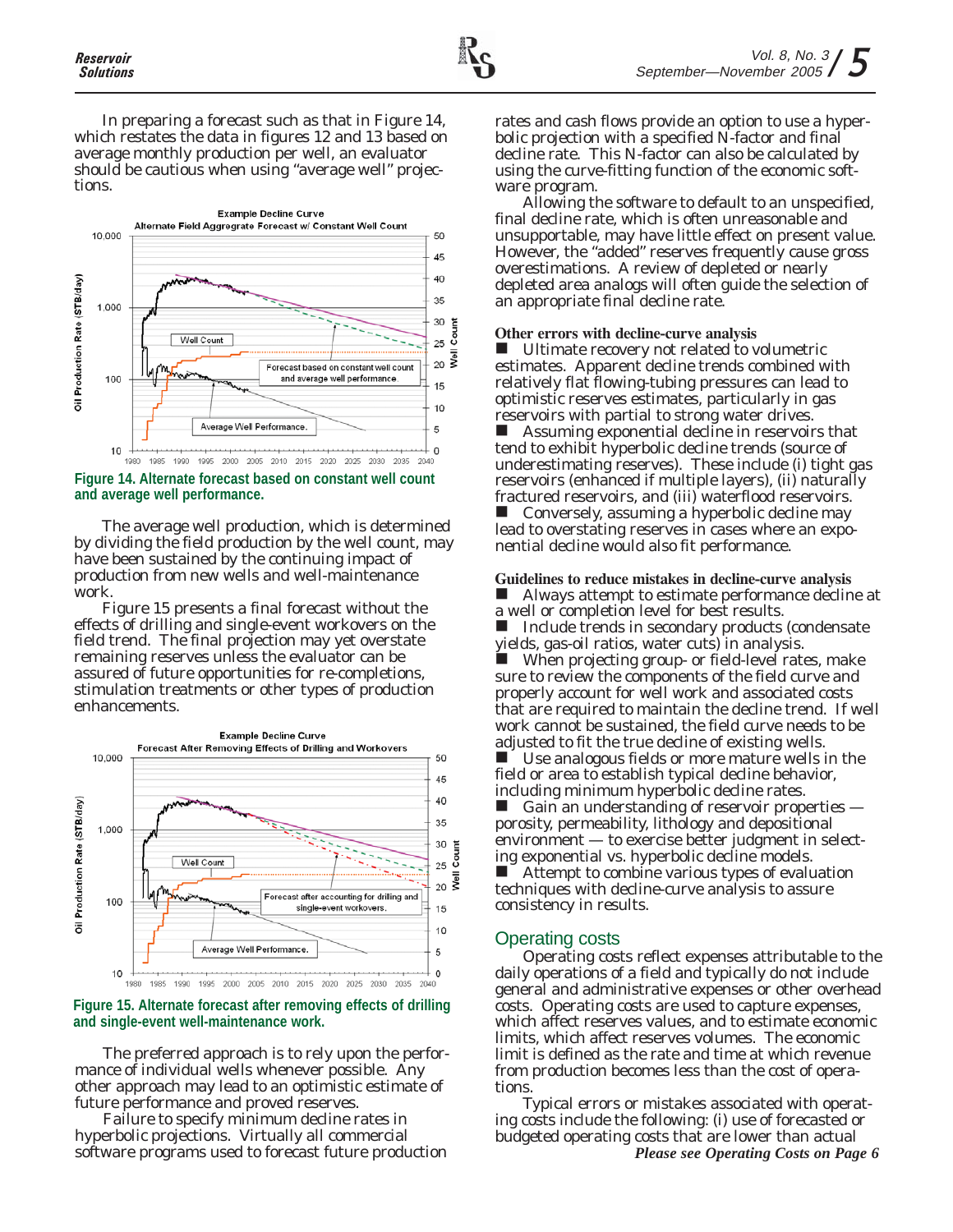#### *Operating Costs—Cont. from Page 5*



long-term historic costs, (ii) recurring well or facility costs that are assumed to be single events and therefore excluded from future estimates of cost, (iii) assumption of per unit cost of primary product, dollars per barrel for example, without the proper treatment of fixed cost or costs of producing secondary products, and (iv) failure to evaluate changes to costs caused by the introduction of new

recovery mechanisms.

**Projected operating costs are lower than historic average costs**—Occasionally, forecasted or budgeted operating costs that are lower than average historic costs are used to estimate reserves. This may be based on an assumption rather than established fact.

This approach, in most cases, will result in overstating both income and reserves. In general, regulatory bodies require that operating costs be closely tied to at least one if not several years of observed costs. Any deviation requires sufficient evidence of circumstances and events that will lower future operating costs.

**Recurring well or facility expenses**—Most reservoir engineers rely on historic facility, lease, and/or well operating cost statements as the basis for calculating historic operating costs, typically expressed as a monthly cost, for mature properties. This may further be subdivided into fixed and variable components when appropriate. Historical costs frequently include expenses that are deemed to be "non-recurring."

These costs are typically excluded from average costs for use in production forecasts. This approach is acceptable only if the "non-recurring" costs are indeed non-recurring.

All too often, such items as tubing repairs and/or replacement or periodic platform or facility maintenance, are deducted as non-recurring. The failure to recognize the periodic frequency of such maintenance can lead to an overstatement of reserves and future net income.

**Assumption of per-unit operating cost**—Alternatively, and perhaps of a more serious nature, some evaluators use a future operating cost expressed as a fixed unit cost per volume (barrel, mcf or cubic meter) based on their estimates from a current or past analog. This method does not properly account for variable costs or proper inclusion of secondary products.

This approach is virtually never acceptable as unit costs of production almost universally increase over time with declining production even if the total monthly or annual costs remain constant or slightly

decline. This increase in unit costs of production is exacerbated by increasing needs for compression and artificial lift and a continuing growth in maintenance related to corrosion, equipment repairs, water treatment and disposal and ever-expanding environmental concerns. An understatement of operating costs will lead to an overstatement of future net income and reserves.

All performance-derived estimates of reserves are limited by a terminal rate, which is typically described as an economic limit. A unit cost of oil or gas production never leads to an economic limit as the cost will simply remain a fraction of revenue, which illustrates the improper assumption of a constant unit operating cost.

**Changes in recovery process**—Problems in operatingcost estimates can also occur if future production involves new recovery mechanisms, for instance, the start of a waterflood. In such cases, an evaluator should conduct a careful review to properly account for changes in costs resulting from added operational requirements.

#### **Guidelines to reduce operating-cost mistakes**

 Future operating costs need to closely agree with observed historic costs. Incorporate at least two to three years of lease operating expenses into the estimate of future costs.

 Attempt to separate costs into fixed and variable components.

 $\blacksquare$  Include recurring well or facility expenses in operating cost.

 Account for changes in costs caused by new recovery mechanism.

 Avoid simplification by estimating cost per unit volume without fixed/variable split.

 Include cost for handling of secondary products. ■ Apply proper escalation of costs if applicable reserves definitions allow for such.

*Editor's Note: Part 5 to be published in December.*

#### *Shell—Cont. from Page 1*

interpretation of the "reasonable certainty" guideline.

A Cambridge Energy Research Assocs. study on U.S. oil and gas reserves reporting requirements, published Feb. 22, stated that "the requirement for recognizing proved reserves has …shifted from 'reasonable certainty' toward 'absolute certainty.'" (See article on CERA report in March 2005 *Reservoir Solutions* newsletter, Page 3.) Shell was not among five IOCs and others that sponsored the CERA study, the *Oil & Gas Journal* reported.

Other IOCs have questioned a relaxation of required flow testing for the deepwater Gulf of Mexico that excludes other offshore areas. This year, they debated the requirement to use single-day pricing in filing annual reserves estimates with the SEC.

Shell's new internal policies require that it make final investment approval for fields of 50 million BOE or more before it can book its reserves as proved. In addition, for smaller fields, Shell must have evidence that similar projects have come to fruition.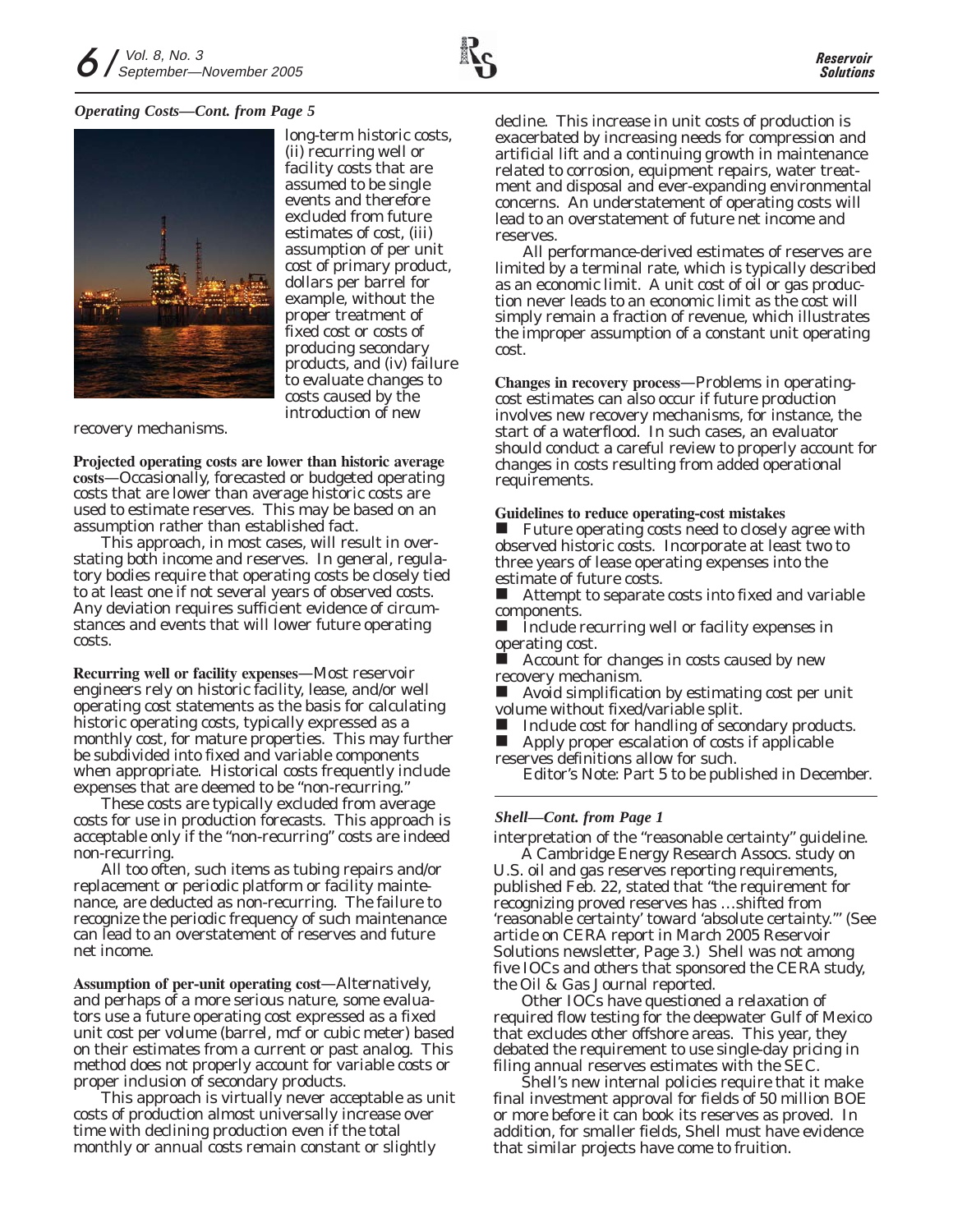# Industry asks SEC to broaden its acceptance of WFT data for reserves

Wireline formation testers don't get enough respect, oil and gas companies say. WFTs define lowest known hydrocarbons in downdip oil-water and gas-water contacts at high enough certainty levels to be accepted by the U.S. Securities and Exchange Commission for estimating proved reserves, said several E&P companies at the latest Energy Forum on reserves.

However, citing abuse of the "technology case," the SEC has insisted that companies use LKHs delineated by well logs only to estimate proved reserves.

Industry personnel attending the May 24 forum recommended that U.S. regulators reconsider the use of WFTs—including MDTs (modular formation dynamics testers, a Schlumberger product)—in defining reservoir fluid contacts. The tests—which are industry-accepted technologies based on basic fluid science—produce reliable, repeatable results, attendees said.

Up to 2003, the SEC had accepted valid, reliable interpretations of WFT pressure-gradient data and seismic information to define LKHs. However, the agency reverted to a stricter policy after reviewing what it considered to be misinterpretations of the WFT sampling data by some public companies.

### "Science is science. Laws of fluids and fluid relationships are the same in the GOM as in other offshore regions. ...The law of physics is not suspended at deep water."

Attendees also wanted the SEC to accept a combination of WFT data, log and core data and seismic information to estimate proved undeveloped reserves in discoveries outside the deepwater Gulf of Mexico. Last year, the SEC said that it would allow E&P companies to use that data suite in lieu of a flow test to the surface to estimate PUDs but only in the deepwater GOM.

One attendee remarked, "Science is science. Laws of fluids and fluid relationships are the same in the GOM as in other offshore regions."

At an earlier Energy Forum this year, the CEO at an independent producer said



**These MDT pressure measurements from two samples from each of two wells establish an oil-water contact as a basis for determining the lowest known hydrocarbons, a key parameter for estimating proved reserves under SEC regulations.**

that the SEC requirement for a flow test outside the deepwater GOM is hurting independents. "The law of physics is not suspended at deep water,"

he said, pointing to what he believes is a double standard.

He added that the SEC interpretation forces GOM shelf operators to carry out expensive flow tests to book reserves that are used as collateral in loans and that help determine value in the equity markets. "The (flow testing) requirement makes some marginal fields uneconomic," he said.

The Energy Forum will host reserves conferences in Houston on Sept. 14, Denver on Oct. 25 and Calgary on Oct. 27. For more information, go to www.theenergyforum.com/reserves\_events.asp.

*Editor's Note: Photo of MDT (above) courtesy of Schlumberger.*